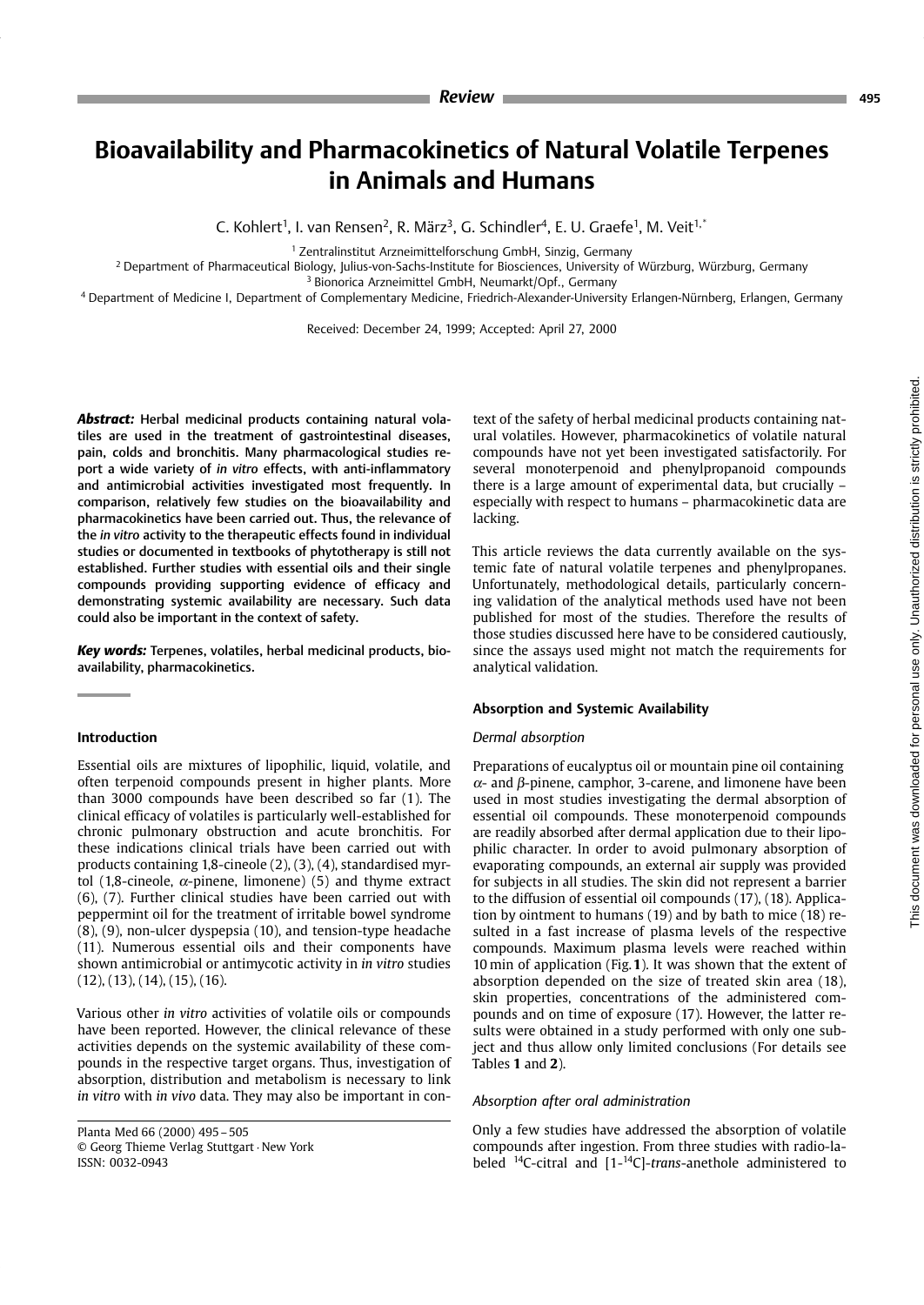rats, the rate of absorption was estimated from the recovery of  ${}^{14}C$  in faeces or urine, respectively (20), (21), (22). The authors found  $91-95\%$  of the original activity in faeces and urine and determined seven metabolites by HPLC.

In a pharmacokinetic study with human volunteers, enteric coated capsules containing a defined mixture of limonene, 1,8-cineole and  $\alpha$ -pinene, were investigated (41). As capsules were administered uncrushed and crushed (as a surrogate of a liquid application), some information on the absorption of 1,8-cineole, which was the only compound detected in sufficient quantities in the plasma of all patients, can be extracted from this study. Patients who took the compounds as a capsule showed rather similar AUC values of 1.8-cineole to those who took the crushed capsules. The difference of the AUC of both administration modes was smaller than 7%. As expected, the  $C_{\text{max}}$  of crushed capsules was more than 25% higher, and  $t_{max}$  was 0.75 h compared to 2.5 h with uncrushed capsules. These data suggest that the upper part of the gastrointestinal tract has no significant role with respect to the absorption of 1,8-cineole, but additional data would be helpful for a better understanding of absorption of ingested volatile compounds. Data derived from radio-labeled compounds as published in (20) are not sufficient, as long as no information on the identity of the carrier after metabolization is provided.

## Pulmonary absorption

The volatile monoterpenes are particularly suitable for inhalation as used in the treatment of respiratory tract infections. Following inhalation, the compounds may be absorbed by the lung, and systemic availability is possible. In particular, for  $\alpha$ pinene, camphor and menthol this absorption route has been confirmed experimentally. The reported range was 54 – 76% of the dose supplied with inhaled air (Fig. 2)  $(23)$ ,  $(24)$ ,  $(25)$ . However, estimation of the amount absorbed by calculating the difference between inhaled and exhaled air does not account for various uncertainties, (e.g., regarding mucosal drug deposition and metabolism) and does not consider distribution into other compartments. These concerns were supported by a study that measured blood levels, since only  $4-6\%$  of the amount assumed to be absorbed was actually found in the blood (24). Various factors seem to influence the extent of absorption during inhalation. Römmelt et al. (1988) demonstrated that pulmonary absorption depended on the kind of compound and the breathing mechanics of the subjects (23). Furthermore, it was evident that the release of compounds from water into the headspace depended on water temperature. At 80 °C, 12% camphor but only 5% menthol could be detected in the headspace within 15 minutes. (For details see Table 2.)

#### **Metabolism and Pharmacokinetics**

#### Metabolism

The metabolic fate of essential oil components depends on their individual chemical structure, and hence generalisation is not possible. Metabolites resulting from both phase-I and phase-II reactions have been reported.

Oxidation products of thymol and carvacrol were determined after oral administration of the genuine compounds to rats

(Fig. 3) (26). As phase-II metabolites, glucuronides or sulfates were detected in rats, rabbits, and humans (26), (27). Unchanged compounds could be detected only in small amounts in 24 h urine (27).

Several studies investigated the metabolic fate of t-anethole in humans and rodents (28), (29), (30). Determination of urinary metabolites suggested that in humans <sup>14</sup>C-trans-anethole was completely metabolised by oxidative O-demethylation and various oxidative alterations of the side chain (30). Metabolites were excreted both unconjugated and conjugated to either glycine or glucuronic acid (29). No unchanged tanethole was detected in urine. The pattern of metabolites in human urine differed only quantitatively from that seen in rodent urine. A dose-dependent variation in urinary metabolites was evident for *t*-anethole in rodents as well as  $^{14}$ C-eugenol in rats (31). For t-anethole the formation of phase-I metabolites was dose-dependent (28), whereas <sup>14</sup>C-eugenol showed dose-dependent variations of conjugates.

Metabolites of menthol and peppermint oil were investigated in several human studies (32), (33), (34). After oral application of  $L$ -(-)-menthol or peppermint oil, respectively,  $35 - 50\%$ of the original menthol content was excreted renally as menthol glucuronide. Only one study conducted by Bell et al. examined the free fraction of menthol and the glucuronide (34). No unchanged menthol and only traces of the sulphate conjugate were detected. There was a significant interindividual variation in the quantities excreted, which is likely to be due to differences in absorption and dietary habits (33). After administration of peppermint oil to ileostomy patients elimination of menthol glucuronide was less than after administration to healthy subjects. This indicated that absorption of menthol mainly took place in the small intestine (32).

Other components of peppermint oil like menthone or menthyl acetate were not assayed in these studies. However, these components could easily be metabolised to menthol and excreted as menthol glucuronide as well.

The metabolic fate of menthol was studied in detail in rats after oral administration (35), (36). Oxidation patterns were similar to thymol. Menthol was conjugated at the 3-hydroxy

t [min] Fig.1 Plasma levels of  $-\blacksquare - \alpha$ -pinene,  $-\spadesuit - \alpha$  camphor,  $-\spadesuit - \beta$ pinene,  $-x$  - 3-carene and  $-$ +- limonene after dermal application of 2 q Pinimenthol-S-ointment<sup>®</sup> at  $400 \text{ cm}^2$  area in 12 human subjects

 $(19)$ .

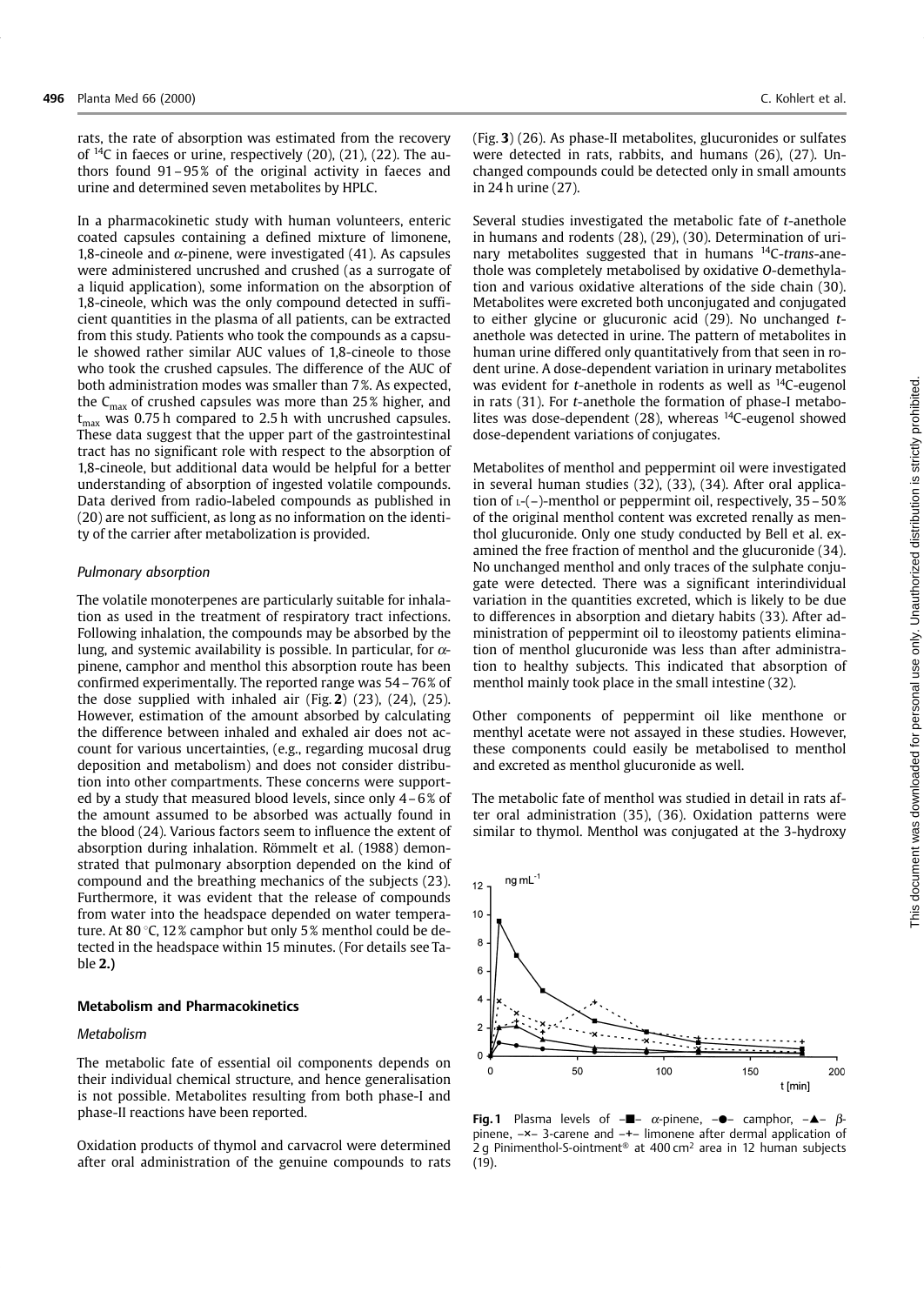|                                                             |                                                   | Table 1 Pharmacokinetic data in animals and humans.                                                                                                      |                                                     |                 |                        |                        |                                                  |                               |                   |                       |                    |                |     |                                                     |
|-------------------------------------------------------------|---------------------------------------------------|----------------------------------------------------------------------------------------------------------------------------------------------------------|-----------------------------------------------------|-----------------|------------------------|------------------------|--------------------------------------------------|-------------------------------|-------------------|-----------------------|--------------------|----------------|-----|-----------------------------------------------------|
| Compound(s)                                                 | ozothin <sup>1</sup>                              | $(+)$ - $\alpha$ -pinene, $(-)$ - $\alpha$ -pinene                                                                                                       |                                                     | 1,8-cineole     |                        |                        |                                                  |                               |                   |                       |                    |                |     | men-cam-<br>thol phor                               |
| subject                                                     | humans                                            | humans                                                                                                                                                   | humans                                              | mice            | humans                 |                        |                                                  | humans                        |                   |                       |                    |                |     | humans                                              |
| $\mathbf{r}$                                                | 9 and 27                                          | $^{\circ}_{\infty}$ 8                                                                                                                                    | 63.69                                               | LO              |                        | 20 $3.$ aged 19-42     |                                                  | $\overset{\circ}{\mathbf{2}}$ |                   |                       | $\sum_{\zeta}$     |                |     | $\stackrel{<}{\circ} 01$                            |
| application                                                 | intravenous                                       | 2h inhalation, light<br>physical exercise in<br>exposure chamber                                                                                         | ointment,<br>400 cm <sup>2</sup><br>dermal<br>area: | 1 h inhalation  | oral                   |                        |                                                  |                               | 20 min inhalation |                       |                    |                |     | 10 min inhala-<br>ointment in<br>tion from<br>water |
|                                                             |                                                   |                                                                                                                                                          |                                                     | rosemary oil    | capsule                |                        | capsule<br>crushed                               |                               |                   |                       |                    |                |     | (500 mL;<br>(50.08)                                 |
|                                                             |                                                   |                                                                                                                                                          |                                                     |                 | cross over             |                        |                                                  |                               |                   |                       |                    |                |     |                                                     |
| dose                                                        | $10 \text{ mL}$                                   | 450 mg $\cdot$ m <sup>-3</sup> ; 225 mg $\cdot$ m <sup>-3</sup><br>450 mg $\cdot$ m <sup>-3</sup> ; (-)- $\alpha$ -pinene                                | $\overline{2}$ g                                    | $0.5$ mL        | mg <sup>2</sup><br>120 | mg <sup>3</sup><br>300 | mg <sup>3</sup><br>300<br>mg <sup>2</sup><br>120 | $\frac{1}{4}$                 |                   |                       |                    |                |     | 5g ointment                                         |
| distribution                                                | B-phase<br>$n = 27$<br>$\alpha$ -phase<br>$n = 9$ | a-phase <i>B</i> -phase <i>y</i> -phase                                                                                                                  |                                                     | a-phase B-phase |                        |                        |                                                  | $\alpha$ -phase               |                   | <b><i>B</i>-phase</b> | $\alpha$ -phase    | <b>B-phase</b> |     |                                                     |
|                                                             |                                                   |                                                                                                                                                          |                                                     |                 |                        |                        |                                                  |                               |                   |                       |                    |                |     |                                                     |
| and elimination<br>half life (min)                          | $60 - 65$<br>$3 - 4$                              | $450$ mg $\cdot$ m <sup>-3</sup> ; 225 mg $\cdot$ m <sup>-3</sup><br>695<br>38<br>4.8                                                                    | 26                                                  | 45<br>6         | 56                     | 221                    | 206<br>100                                       | 2.0                           | 4.8               | 33<br>$\overline{5}$  | $\tilde{c}$<br>6.9 | 73             | 282 | 39.9<br>35.5                                        |
|                                                             |                                                   | 450 mg $\cdot$ m <sup>-3</sup> (-)- $\alpha$ -pinene<br>555<br>$\overline{4}$<br>5.6                                                                     |                                                     |                 |                        |                        |                                                  |                               |                   |                       |                    |                |     |                                                     |
| volume of                                                   |                                                   |                                                                                                                                                          | 8425                                                |                 |                        |                        |                                                  |                               |                   |                       |                    |                |     |                                                     |
| distribution                                                |                                                   |                                                                                                                                                          |                                                     |                 |                        |                        |                                                  |                               |                   |                       |                    |                |     |                                                     |
| $(L \cdot kg^{-1})$<br>$t_{max}$ (min)                      |                                                   | 120                                                                                                                                                      | 63                                                  |                 | 138                    | 154                    | 65<br>$\overline{4}$                             | $\overline{0}$                |                   | $\overline{4}$        | $\overline{4}$     | $\overline{1}$ |     |                                                     |
| $\begin{pmatrix}$ max<br>$(ng \cdot mL^{-1}) \end{pmatrix}$ |                                                   |                                                                                                                                                          | 7.4                                                 |                 | 72                     | 168                    | 205<br>108                                       | 868                           |                   | 1135                  | 701                | 459            |     |                                                     |
| clearance                                                   |                                                   | $\mathsf{CI}_{4h}$ ( $\mathsf{I}\cdot\mathsf{h}^{-1}\cdot\mathsf{kg}^{-1}$ )                                                                             | $( L \cdot h^{-1} )$<br>14186                       |                 |                        |                        |                                                  |                               |                   |                       |                    |                |     |                                                     |
|                                                             |                                                   |                                                                                                                                                          |                                                     |                 |                        |                        |                                                  |                               |                   |                       |                    |                |     |                                                     |
|                                                             |                                                   | 1.4 1.3 1.4<br>$Q_{21h}$ (l · h <sup>-1</sup> · kg <sup>-1</sup> )<br>1.1 1.1 1.2                                                                        |                                                     |                 |                        |                        |                                                  |                               |                   |                       |                    |                |     |                                                     |
|                                                             |                                                   |                                                                                                                                                          |                                                     |                 |                        |                        |                                                  |                               |                   |                       |                    |                |     |                                                     |
| reference                                                   | (37)                                              | (38)                                                                                                                                                     | (19)                                                | (40)            | (41)                   |                        |                                                  | (39)                          |                   |                       |                    |                |     | (23)                                                |
|                                                             |                                                   | <sup>1</sup> Ozothin: myrtenal, myrtenol, pinocarveol, verbenon, terpinhydrate.<br>$2$ Myrtol: 8 mg $\alpha$ -pinene, 30 mg limonene, 30 mg 1,8-cineole. |                                                     |                 |                        |                        |                                                  |                               |                   |                       |                    |                |     |                                                     |

m

<sup>3</sup> Myrtol: 20 mg

 $\alpha$ -pinene, 75 mg limonene, 75 mg 1

.8-cineole.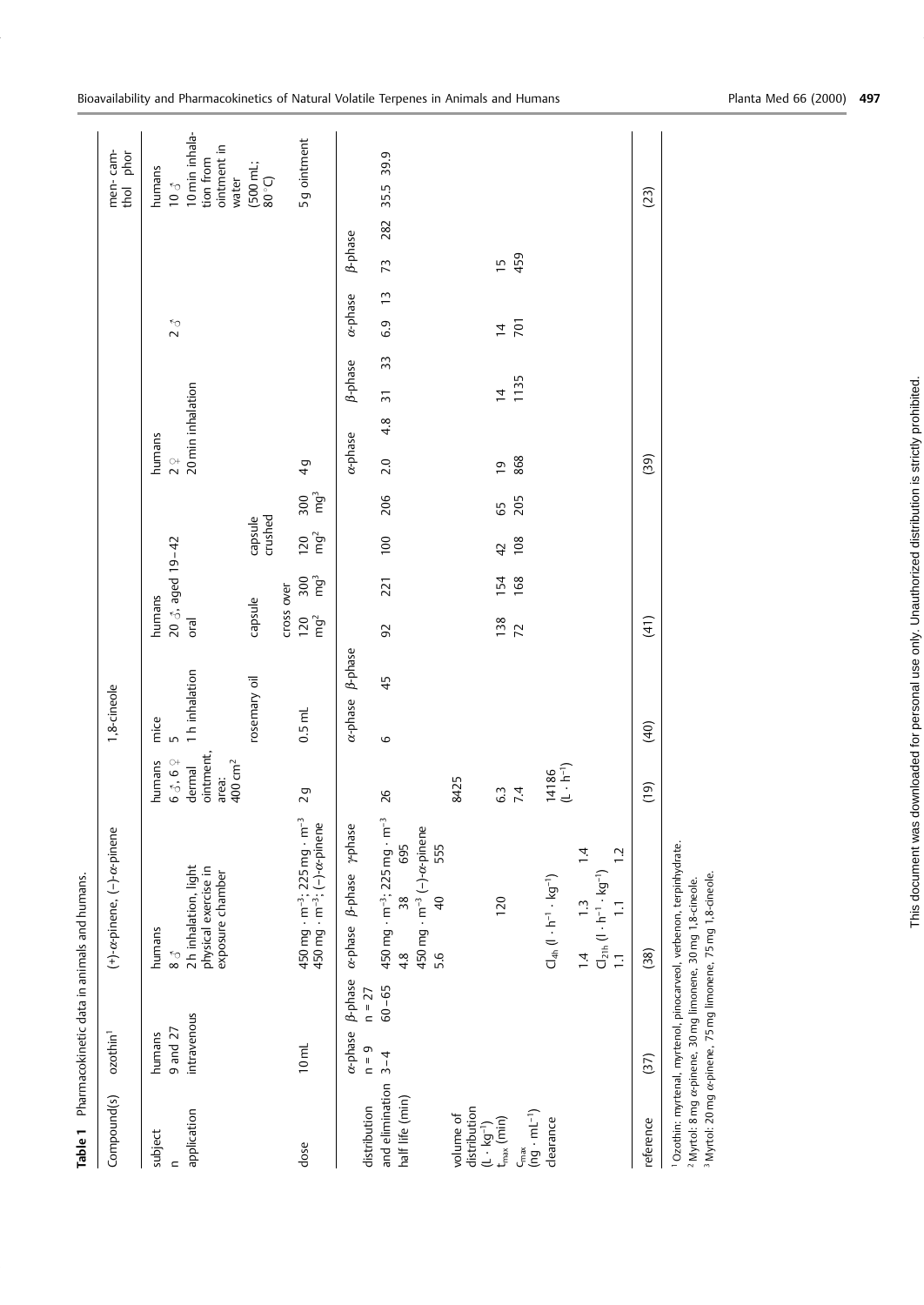|                | Table 2 Absorption in animals and humans.                                                                                       |                                                          |                                                                                          |                                                                                        |                                                                                      |                    |      |                                                         |                                         |     |                                                  |                       |            |  |
|----------------|---------------------------------------------------------------------------------------------------------------------------------|----------------------------------------------------------|------------------------------------------------------------------------------------------|----------------------------------------------------------------------------------------|--------------------------------------------------------------------------------------|--------------------|------|---------------------------------------------------------|-----------------------------------------|-----|--------------------------------------------------|-----------------------|------------|--|
| $\overline{S}$ | pounds from Pinimenthol®-bath<br>Compound camphor, menthol, a-pinene,<br>isobornyl acetate, limonene<br>radiolabeled, main com- |                                                          | a-pinene, cam-<br>phor, <i>B</i> -pinene,<br>limonene                                    | <sup>14</sup> C-citral                                                                 | <sup>14</sup> C-t-anethole a-pinene limonene camphor borneol menthol<br>radiolabeled |                    |      |                                                         |                                         |     | camphor (+)-a-pinene (-)-a-pinene                |                       |            |  |
| subject        | mice                                                                                                                            |                                                          | human                                                                                    | rats                                                                                   | rats and mice human, aged 20-30                                                      |                    |      |                                                         | humans aged<br>$20 - 45$                |     | humans aged average 31                           |                       |            |  |
| $\mathbf{r}$   | ξ<br>δ                                                                                                                          | ر<br>ول                                                  |                                                                                          | Y                                                                                      | 6 3, 62                                                                              | $6 \delta$ and $9$ |      |                                                         | $\frac{8}{3}$                           |     | $\frac{5}{2}$                                    |                       |            |  |
|                | application solution shaved<br>skin areas                                                                                       |                                                          | solution<br>intrave-<br>nous                                                             | intravenous<br>oral and                                                                | oral                                                                                 | inhalation         |      |                                                         | from water<br>inhalation<br>$10$ min    |     | inhalation during light<br>exercise<br>physical  |                       |            |  |
|                | 3 cm <sup>2</sup>                                                                                                               | $1.5, 3, 6$ cm <sup>3</sup>                              |                                                                                          |                                                                                        |                                                                                      |                    |      |                                                         | $(500 \text{ mL}; 80^{\circ} \text{C})$ |     |                                                  |                       |            |  |
| dose           | concentrate containing one of<br>the labeled compounds in<br>20 mL bathing<br>100L water                                        |                                                          | 30 min, 150 ml<br>50 mg - kg <sup>-1</sup><br>450 L water,<br>pine oil i.v.:<br>mountain | mg $\cdot$ kg <sup>-1</sup><br>i.v.: 50 mg $\cdot$<br>oral: 5,<br>50, 500<br>$kg^{-1}$ | 250 mg·kg <sup>-1</sup>                                                              | concerned          |      | 10% aqueous solution of the compound                    | 5g ointment                             |     | $2 h$ exposure<br>450 $225$<br>$mg \cdot m^{-3}$ | $\overline{0}$<br>225 | 450        |  |
|                | absorption no compound<br>preferably<br>absorbed                                                                                | amount absorb-<br>on treated skin<br>ed depended<br>area | concentration<br>time, covered<br>on exposition<br>depending<br>skin area,               | absorption<br>$91 - 95%$                                                               | >95% recovery 61%<br>of radioactivity<br>in 24h urine                                |                    | 66%  | 58%<br>54%                                              | 76%                                     | 67% | 58%                                              | 60%                   | 58%<br>40% |  |
|                |                                                                                                                                 |                                                          |                                                                                          |                                                                                        |                                                                                      | 5.6%               | 4.6% | percentage found in blood unmetabolised<br>6.5%<br>7.5% |                                         |     |                                                  |                       |            |  |
| reference      | (18)                                                                                                                            |                                                          | (17)                                                                                     | (21)                                                                                   | (22)                                                                                 | (24)               |      |                                                         | (23)                                    |     | (25)                                             |                       |            |  |
|                |                                                                                                                                 |                                                          |                                                                                          |                                                                                        |                                                                                      |                    |      |                                                         |                                         |     |                                                  |                       |            |  |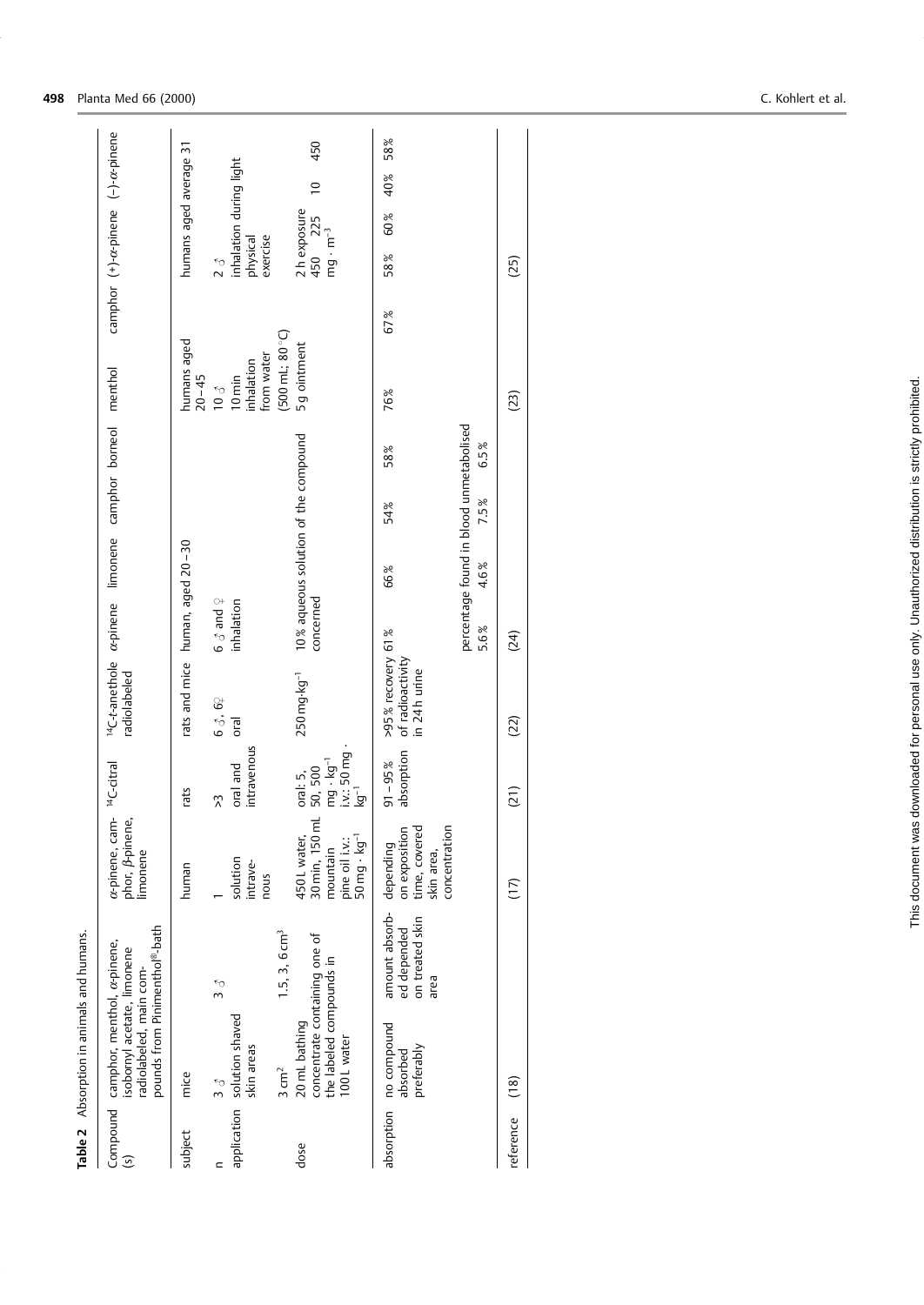

Fig. 2 Pulmonary absorption after inhalation



Fig. 3 Urinary phase-I metabolites and suggested metabolic routes of thymol in rats (26).

group (35). Its glucuronide was also the main urinary metabolite in rats (60%) (36). Therefore menthol glucuronide seemed to be the main urinary metabolite in both humans and rats.

Investigations of citral (isomeric mixture of neral and geranial) revealed complete and stereoselective metabolism in rats (21). In addition to the liver, other organs were involved in the metabolism. Comparing the routes of excretion after oral, intravenous, and dermal application, a cutaneous first pass effect was suggested (20). (For details see Table 3.)

## Pharmacokinetic data

In general, most essential oils and their components studied so far have been pharmacokinetically characterised by an elimination profile that is at least biphasic (37), (38), (39), (40). This suggests that these compounds are distributed from the blood into other tissues. Due to high clearance and short elimination half lives, accumulation was improbable.

The best approach to obtain basic pharmacokinetic parameters of a compound (half life, volume of distribution, and clearance) is to follow the change in plasma concentrations over time after intravenous injection. However, there was only one study carried out by Kleinschmidt et al. (1985), measuring plasma levels after intravenous injection of a bronchosecretolytic mixture of terpenes (ozothin®) in humans. Plasma concentrations were calculated as total terpene concentrations. The short half life in the  $\alpha$ -phase of 3 to 4 min indicated fast distribution of terpenes into tissues. Elimination half life of the  $\beta$ -phase was 60-65 min due to metabolism and excretion (37).

Pharmacokinetic parameters of  $\alpha$ -pinene were also determined after dermal application and inhalation (19), (38). The half life in the  $\alpha$ -phase was very short, about 5 min, followed by longer half lives in the  $\beta$ -phase ranging from 26 to 38 min. In the latter study (38) a third  $\gamma$ -phase was determined with an elimination half life of 695 min. The other study (19) showed a rise of  $\alpha$ -pinene concentrations in a few subjects six to ten hours after dermal application; however, considerable variations due to the methodological difficulties of measuring low concentrations prevented the authors from including these data into a pharmacokinetic calculation. This highlights the importance of long sampling periods combined with sensitive methods for the determination of pharmacokinetic data. The high volume of distribution of  $\alpha$ -pinene suggested a disposition in compartments, which was likely due to the high affinity to lipophilic structures. Despite a high volume of distribution, the high clearance indicated fast elimination of  $\alpha$ -pinene. Thus, there should be no accumulation even during long-term administration. In this study high standard deviation values were conspicuous. This might be explained by the heterogenous sample, including both men and women.

After inhalation of 1,8-cineole a substantial difference of elimination half lives in male and female subjects was found (39). Whereas pulmonary absorption and  $t_{max}$  were within a similar range, elimination half lives were at least twice as long in female subjects. Therefore it was assumed that subcutaneous fat was an important factor influencing the elimination of 1,8cineole.

The bioavailability of 1,8-cineole and the pharmacokinetics of myrtol (a mixture of 30 mg 1,8-cineole, 30 mg limonene and 8 mg  $\alpha$ -pinene), were evaluated after oral administration of crushed and uncrushed capsules (41). Comparison of the cineole plasma levels yielded a relative bioavailability of approximately 100% for the uncrushed capsules. As expected, plasma levels remained elevated for a longer time after administration of uncrushed capsules. Limonene and  $\alpha$ -pinene could be detected in only a few subjects.

Elimination data for menthol and camphor after inhalation were fitted to a two-compartment model (23). Elimination half lives were 35.5 and 39.9 min for menthol or camphor, respectively, indicating that there should be no accumulation even during long-term application. (For details see Table 4).

## **Excretion**

Elimination of essential oil compounds was monitored in urine, faeces or expired air. The major part of the compounds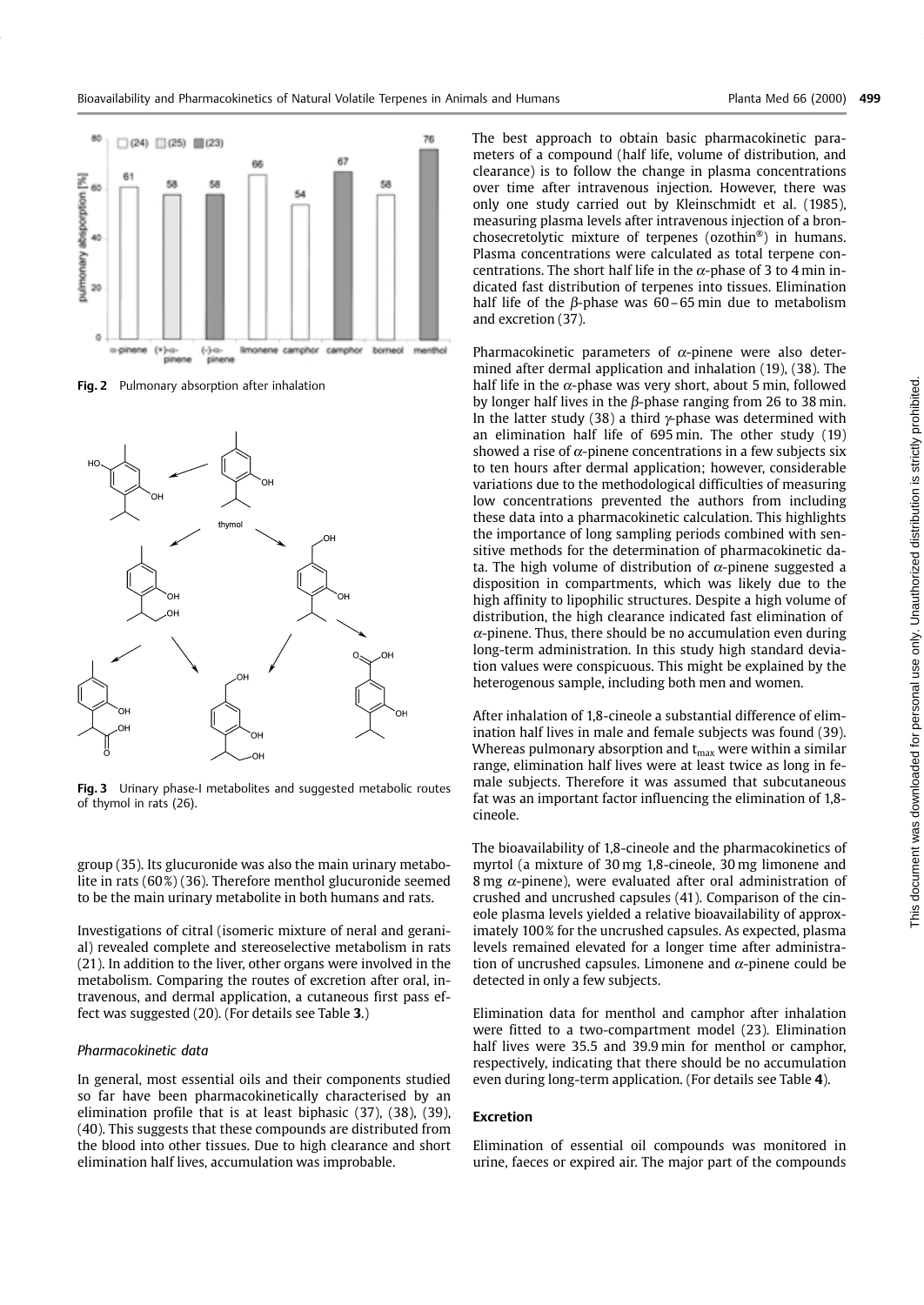| Table 3                  | Metabolism in animals and humans. |                                    |                                |                                             |                                                                                                                                                                     |                                               |                                                         |                                        |                                             |                                                            |                                                      |                          |                                     |                                   |                                                                   |
|--------------------------|-----------------------------------|------------------------------------|--------------------------------|---------------------------------------------|---------------------------------------------------------------------------------------------------------------------------------------------------------------------|-----------------------------------------------|---------------------------------------------------------|----------------------------------------|---------------------------------------------|------------------------------------------------------------|------------------------------------------------------|--------------------------|-------------------------------------|-----------------------------------|-------------------------------------------------------------------|
| Compound                 | thymol                            |                                    |                                | carvacrol citral                            |                                                                                                                                                                     | t-anethole                                    |                                                         |                                        |                                             | eugenol                                                    | menthol                                              |                          |                                     |                                   |                                                                   |
| subject                  | human                             | rabbit                             | rats                           | rats                                        | rats                                                                                                                                                                | human                                         | rats mice                                               | rats/mice                              | rats                                        | human                                                      | $-37$<br>aged 17-<br>human                           | ileostomy patients human |                                     |                                   | rats                                                              |
| $\equiv$                 | $\sim$                            | $\sim$                             | ੂ                              | ≮ე                                          | $\tilde{\lambda}$                                                                                                                                                   | $\mathcal{L}_{\mathcal{O}}$                   | $\begin{array}{c} 7 \ 6 \ \hline \end{array}$           | $\begin{array}{c} 5 \ 6 \end{array}$   | $\circ$                                     | 20                                                         | 43, 2 <sup><math>\circ</math></sup>                  | 35.39                    | $\boldsymbol{\hat{q}}$              |                                   | ≮ე                                                                |
| application              | oral                              | <sub>D</sub> LO                    | mach-<br>tube<br>sto-          | mach-<br>tube<br>sto-                       | oral, intra-<br>venous,<br>dermal                                                                                                                                   | oral                                          | intraperi-<br>toneal<br>$\overline{\text{total}}$       | intrave-<br>nous<br>$ $ oral           | stomach<br>tube                             | Tral                                                       | oral                                                 |                          |                                     | enteric<br>oral                   | oral                                                              |
|                          |                                   |                                    |                                |                                             |                                                                                                                                                                     |                                               |                                                         |                                        |                                             |                                                            | capsules<br>capsules coated                          | capsules                 | capsules<br>$\operatorname{coated}$ | capsules<br>coated                |                                                                   |
| dose                     | 0.6g                              | $0.5g$<br>$\cdot$ kg <sup>-1</sup> | $\frac{1}{1}$<br>$\frac{1}{1}$ | 1 mmol<br>$\cdot$ kg <sup>-1</sup>          | $500 \,\mathrm{mg}$<br>$\cdot \,\mathrm{kg}^{-1}$ , 5,<br>$50 \, \text{mg}$<br>$\cdot \, \text{kg}^{-1}$                                                            | 1 mg                                          | 50 mg<br>্য<br>!ডু                                      | 1500 mg<br>0.05, 5,<br>$-5^{1}$<br>50, | 1000 mg<br>$0.05 -$<br>$\frac{1}{\sqrt{g}}$ | menthol<br>500 mg                                          | $oil = 95 mg$ menthol<br>0.4 mL peppermint           |                          |                                     | 180 mg<br>pepper-<br>mint oil     | kg <sup>-1</sup> (39)<br>$0.1 - 1.0; 0.5$ mg -<br>menthol<br>(19) |
| pase-1 metabolism        |                                   |                                    |                                |                                             |                                                                                                                                                                     |                                               |                                                         |                                        |                                             |                                                            |                                                      |                          |                                     |                                   |                                                                   |
| urine                    | thymohy-<br>droqui-<br>none       |                                    | Fig. 3<br>see                  | pattern<br>thymol<br>oxida-<br>tion<br>like | double bond;<br>lation of 2,3-<br>and hydroxy-<br>oxidation of<br>reduction<br>anhyde                                                                               | $4-MBA^2$<br>3%                               | derivatives;<br>cinnamate<br>w-oxida-<br>tion;          | dose de-<br>variation<br>pendent       | of double<br>reduction<br>bond              |                                                            |                                                      |                          |                                     |                                   | methine and meth-<br>oxidation on the<br>yl sites                 |
|                          | products<br>oxidised              |                                    |                                |                                             | stereoselective<br>function;<br>at C8                                                                                                                               |                                               | double bond<br>of olefinic<br>oxidation                 |                                        |                                             |                                                            |                                                      |                          |                                     |                                   | traces of unchang-<br>ed menthol                                  |
| phase-II metabolism      |                                   |                                    |                                |                                             |                                                                                                                                                                     |                                               |                                                         |                                        |                                             |                                                            | calculated as percentage of original menthol content |                          |                                     |                                   |                                                                   |
| glucuronide              | $^{+}$                            | $\overline{+}$                     | $^{+}$                         |                                             | $\left. +\right.$                                                                                                                                                   | $\ddot{}$                                     | $\ddot{}$                                               |                                        | at high<br>doses                            | and after<br>prior to<br>$CS-as-$<br>$s$ ay <sup>4</sup> : | after GS-assay <sup>4</sup> :                        |                          |                                     | after GS-<br>$\mathsf{assay}^4$ : | after GS-assay <sup>4</sup> :                                     |
|                          |                                   |                                    |                                |                                             |                                                                                                                                                                     |                                               |                                                         |                                        |                                             | within<br>traces<br>24h<br>50%                             | within<br>24h<br>40%<br>within<br>24h<br>35%         | within<br>24 h<br>17%    | within<br>24h<br>29%                | within<br>14h<br>40%              | 60%                                                               |
| sulphate                 | $^{+}$                            | 7                                  | $^{+}$                         |                                             |                                                                                                                                                                     |                                               |                                                         |                                        | at low<br>doses                             |                                                            |                                                      |                          |                                     |                                   |                                                                   |
| conjugates<br>further    |                                   |                                    |                                |                                             | metabolism<br>cutaneous<br>first pass                                                                                                                               | $4-MHA3$<br>glycine<br>conju-<br>gates<br>56% | jugates, glu-<br>glycine con-<br>conjugates<br>tathione |                                        |                                             |                                                            |                                                      |                          |                                     |                                   |                                                                   |
| metabolites<br>number of |                                   |                                    | 6                              | $\overline{ }$                              | $\overline{ }$                                                                                                                                                      |                                               | $\overline{1}$                                          | $\overline{\phantom{0}}$               |                                             |                                                            |                                                      |                          |                                     |                                   | $\overline{4}$                                                    |
| reference                | (27)                              |                                    |                                | (26)                                        | (20), (21)                                                                                                                                                          | (30)                                          | (29)                                                    | (28)                                   | (31)                                        | (34)                                                       | (32)                                                 |                          |                                     | (33)                              | (35), (36)                                                        |
|                          |                                   |                                    |                                |                                             | Indirect analysis. <sup>2</sup> 4 MBA: 4-methoxybenzoic acid. <sup>3</sup> 4 MHA: 4-methoxyhippuric acid. <sup>4</sup> GS-assay: glucuronidase and sulfatase assay. |                                               |                                                         |                                        |                                             |                                                            |                                                      |                          |                                     |                                   |                                                                   |

**500** Planta Med 66 (2000)

C. Kohlert et al.

This document was downloaded for personal use only. Unauthorized distribution is strictly prohibited.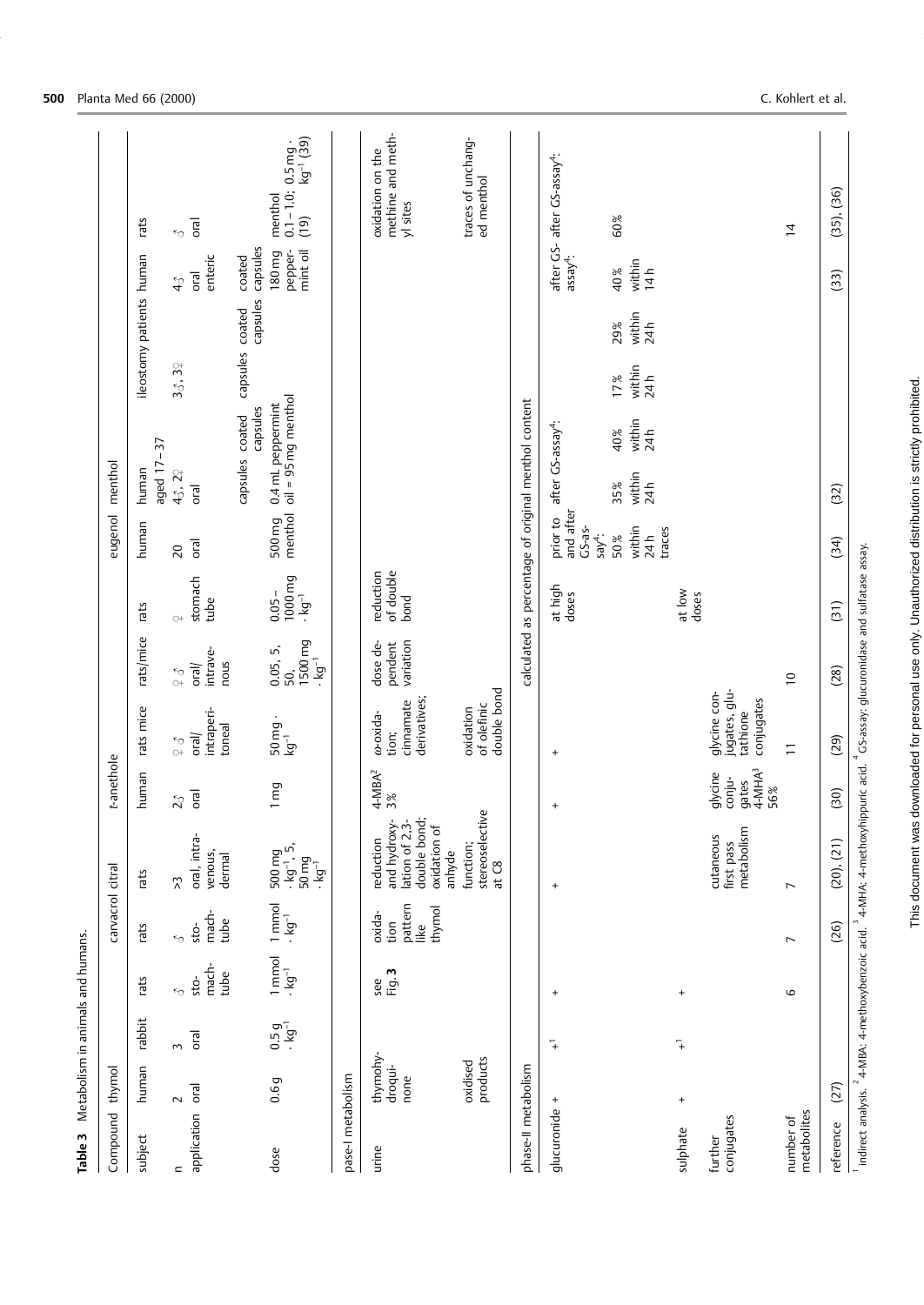| Compound                            |                | menthol                             |                                        | linalool                           | citral                                                     |                                             |                                                 | t-anethole                   |                                     |                                       |                                     | eugenol                                         |
|-------------------------------------|----------------|-------------------------------------|----------------------------------------|------------------------------------|------------------------------------------------------------|---------------------------------------------|-------------------------------------------------|------------------------------|-------------------------------------|---------------------------------------|-------------------------------------|-------------------------------------------------|
| subject                             |                | rats                                | bile duct rats<br>cannulat-<br>ed rats |                                    | rats                                                       |                                             |                                                 | rats                         |                                     | mice                                  |                                     | rats                                            |
| n<br>applica-<br>tion               |                | $3 \delta$<br>oral<br>gavage        |                                        | $2 \delta$<br>stomach<br>tube      | $>3\delta$<br>oral                                         | intrave-<br>nous                            | dermal                                          | $\Omega$<br>oral/intravenous |                                     | 3                                     |                                     | $\mathsf{P}$<br>stomach<br>tube                 |
| dose                                |                | 500 mg<br>$\cdot$ kg <sup>-1</sup>  |                                        | 500 mg<br>$\cdot$ kg <sup>-1</sup> | 5, 50,<br>500 mg<br>$\cdot$ kg <sup>-1</sup>               | 5 <sub>mg</sub><br>$\cdot$ kg <sup>-1</sup> | $5 - 50$ mg 0.05 mg<br>$\cdot$ kg <sup>-1</sup> | $\cdot$ kg <sup>-1</sup>     | 1500 mg<br>$\cdot$ kg <sup>-1</sup> | $0.05$ ma<br>$\cdot$ kg <sup>-1</sup> | 1500 mg<br>$\cdot$ kg <sup>-1</sup> | $0.05 -$<br>1000 mg<br>$\cdot$ kg <sup>-1</sup> |
| route of<br>elimina-<br>tion        | urinary        | 19%<br>preferr-<br>ed on 2nd<br>day | 7%                                     |                                    | 51%                                                        | 58%                                         | 8.5%                                            | 56%                          | 32%                                 | 72%                                   | 35%                                 | $75 - 80%$                                      |
|                                     | pulmo-<br>nary |                                     |                                        |                                    | 23% CO <sub>2</sub> 17% CO <sub>2</sub> 8% CO <sub>2</sub> |                                             | $3.3\%$ CO <sub>2</sub> 28%                     |                              | 57%                                 | 20%                                   | 67%                                 |                                                 |
|                                     |                |                                     |                                        |                                    | unmetabolised                                              |                                             |                                                 |                              |                                     |                                       |                                     |                                                 |
|                                     |                |                                     |                                        |                                    | 0.48%                                                      | 0.33%                                       | 2.84%                                           |                              |                                     |                                       |                                     |                                                 |
|                                     | faecal         | 26%                                 | 67%<br>biliary                         |                                    | 12%                                                        | 7%                                          | 3.48%                                           | 1%                           |                                     | 1%                                    |                                     | 10%                                             |
|                                     |                | preferr-<br>ed on<br>1st day        |                                        |                                    |                                                            |                                             |                                                 |                              |                                     |                                       |                                     |                                                 |
| enterohe-<br>patic cir-<br>culation |                | $+$                                 |                                        | $\ddot{}$                          |                                                            |                                             |                                                 |                              |                                     |                                       |                                     |                                                 |
| end of<br>detection                 |                | 48h                                 |                                        | 72h                                | 72 h                                                       |                                             |                                                 | 72 h                         |                                     |                                       |                                     | 24h                                             |
| reference                           |                | (35)                                |                                        | (42)                               | (20)                                                       |                                             |                                                 | (28)                         |                                     |                                       |                                     | (31)                                            |
|                                     |                |                                     |                                        |                                    |                                                            |                                             |                                                 |                              |                                     |                                       |                                     |                                                 |

Table 4 Elimination in rodents.

and their metabolites was eliminated by the kidneys and the lung. A minor part was eliminated via the faeces. Only traces of the compounds were eliminated unmetabolised in urine or faeces. Enterohepatic circulation was evident for menthol and linalool delaying their excretion (35), (42).

#### Pulmonary elimination

Due to their volatility, essential oil compounds or their metabolites are likely to be exhaled. However, only 1.5 - 5% of intravenously injected monoterpenes were eliminated unchanged by the lung.  $75-95\%$  of this fraction were exhaled within the first  $10 - 40$  min  $(17)$ ,  $(37)$ . The amount of terpenes exhaled decreased with increasing boiling point of the respective compounds (17). The major part of the compounds was assumed to be metabolised and exhaled as  $CO<sub>2</sub>$  or renally eliminated as terpene conjugates (17), (25), (37). (For details see Table 5.)

## **Balance of elimination**

Complete elimination and excretion of the applied dose was only tracked for citral and t-anethole (20), (28). For these compounds urinary excretion was found to be the main route of elimination accounting for over 50% of the dose (20), (28),

followed by pulmonary elimination. Faecal excretion was assumed to be a minor route of elimination.

After oral administration of t-anethole in humans, metabolites were mainly excreted renally (approximately 60%) (30), (43). A smaller fraction was metabolised and eliminated via the lung as  $14CO<sub>2</sub>$ . Cumulative excretion curves indicated that elimination was completed within 24 hours. Increasing doses had no influence on the excretion pattern of t-anethole  $(Fig. 4) (43)$ .

In contrast to these observations, elimination patterns of tanethole in rats and  $\alpha$ -pinene in humans were dose dependent (28), (25). At low doses, most of the applied  $^{14}$ C-labeled tanethole was eliminated through the lung as  ${}^{14}CO_2$ , indicating that oxidative O-demethylation predominated in rats after application of low doses (Fig.  $5$ ). In contrast to *t*-anethole, the percentage of  $\alpha$ -pinene excreted renally (main metabolites: verbenol) increased with decreasing exposure levels (25). These findings might be the result of saturation of particular metabolic enzymes after administration of high doses.

Changes in excretion profiles according to the kind of application were observed for citral. The differences after oral and intravenous application were interpreted as a consequence of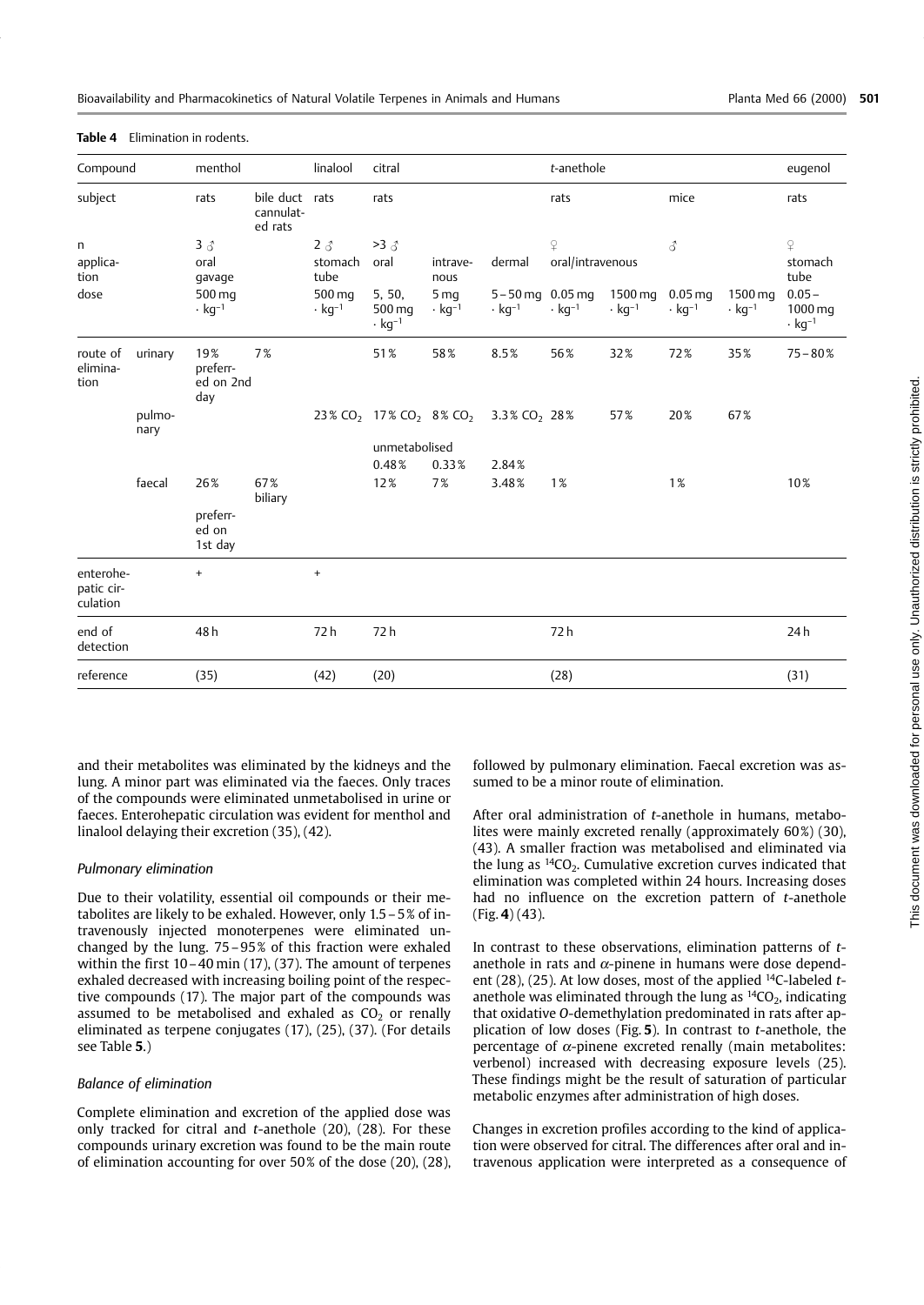| Elimination in humans.<br>Table 5  |                                                                                               |                                                              |                                                                              |                                                                                                     |                                                          |                                   |                  |                               |       |                                                                              |                                                               |                                                 |                                             |
|------------------------------------|-----------------------------------------------------------------------------------------------|--------------------------------------------------------------|------------------------------------------------------------------------------|-----------------------------------------------------------------------------------------------------|----------------------------------------------------------|-----------------------------------|------------------|-------------------------------|-------|------------------------------------------------------------------------------|---------------------------------------------------------------|-------------------------------------------------|---------------------------------------------|
| Compound                           | $\alpha$ -pinene                                                                              | camphor                                                      | <b><i>B-pinene</i></b>                                                       | limonene                                                                                            | ozothin                                                  | <sup>14</sup> C-t-anethole        |                  |                               |       | $(+)-\alpha$ -pinene                                                         |                                                               |                                                 | $(+)-\alpha$ -<br>pinene                    |
| application<br>subject<br>dose     | intravenous: $0.6 \mu g \cdot kg^{-1}$<br>intravenous or bathing<br>human<br>$\sum_{i=1}^{k}$ | bathing: 150 mL mountain pine oil in 4                       |                                                                              | <b>I50L</b> water                                                                                   | intravenous<br>27 and 9 $3$<br>human<br>10 <sub>ml</sub> | human<br>1 mg<br>$rac{1}{2}$ oral | $1 \, \text{mg}$ | human<br>50 mg<br>ielo<br>Plo | 250   | $450 \,\mathrm{mg}$<br>$\cdot \,\mathrm{m}^{-3}$<br>human<br>$\sum_{\gamma}$ | inhalation 2 h exposure<br>$225mg$<br>$\cdot$ m <sup>-3</sup> | $10 \, \text{mg}$<br>$\cdot \text{m}^{-3}$      | $450 \, \text{mg}$<br>$\cdot \text{m}^{-3}$ |
| urinary<br>elimination<br>route of |                                                                                               |                                                              |                                                                              |                                                                                                     |                                                          | 60%                               | 60.1%            | 68.6%                         | 53.9% | 1.7%                                                                         | 0.001% unchanged in urine<br>2%                               | verbenols verbenols verbenols verbenols<br>3.8% | $1.5\%$                                     |
|                                    | 75% eliminated after:<br>5% unmet. <sup>1</sup><br>pulmonary intravenous<br>bathing<br>60%    | 3% unmet. <sup>1</sup><br>$10 - 15$ min $10 - 15$ min<br>60% | 2h after bathing: % of the maximum value detectable:<br>$10 - 15$ min<br>60% | $3.6\%$ unmet. <sup>1</sup> $1.4\%$ unmet. <sup>1</sup> unmet. <sup>1</sup><br>$20 - 30$ min<br>40% | $5 - 7\%$                                                | as $CO2$<br>20%                   | 13.5%            | 17%                           | 13.8% | 7.7%                                                                         | deter-<br>mined<br>not                                        | deter-<br>mined<br>$_{\rm{net}}$                | 7.7%                                        |
| end of de-<br>tection              |                                                                                               | after 45 min: 90% eliminated                                 |                                                                              |                                                                                                     | 60 min                                                   | $\frac{8}{8}$                     |                  | 48 h                          |       | $\frac{1}{2}$                                                                |                                                               |                                                 |                                             |
| reference                          | (17)                                                                                          |                                                              |                                                                              |                                                                                                     | (37)                                                     | (30)                              |                  | (43)                          |       | (25)                                                                         |                                                               |                                                 |                                             |
| <sup>1</sup> unmetabolised.        |                                                                                               |                                                              |                                                                              |                                                                                                     |                                                          |                                   |                  |                               |       |                                                                              |                                                               |                                                 |                                             |

502 Planta Med 66 (2000)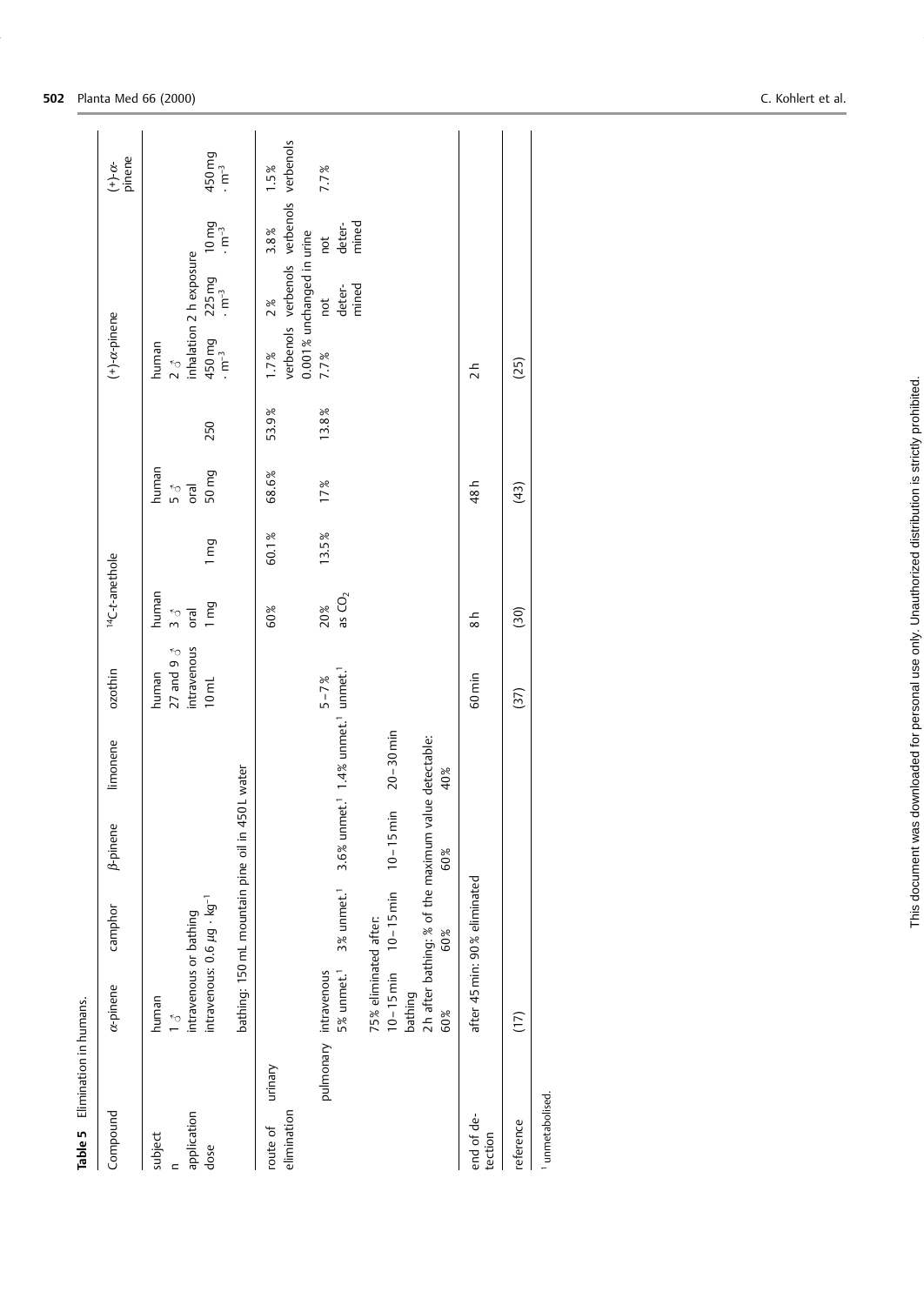decomposition by intestinal bacteria or first pass metabolism following gastrointestinal absorption. Overall transport or metabolism of citral revealed not to be dose dependent in the dose range studied (20). (For details see Table 4 and 5).

## Analytical Methodology of Essential Oil Compounds in **Biological Matrices**

In most studies presented here, the lack of documentation of the assay methodology applied is a striking and crucial fact. Appropriate sensitive and selective detection methods are a major prerequisite for the analysis of volatile compounds and their metabolites in biological matrices. Accuracy, precision and specificity have to be evaluated by appropriate validation assays.

Due to their volatile character essential oil compounds are accessible to gas chromatographic analysis (GC). Combined with appropriate detection GC provides a sensitive analytical method with limits of detection in the lower ng/mL range. The most selective detection system available today is GC/MS or GC/MS/MS using selected ion monitoring or selected reaction monitoring experiments. However, it has not yet been used for quantitative analysis in pharmacokinetic studies of essential oil components. For quantification in biological matrices at trace levels by GC/MS or GC/MS/MS, standards labeled with stable isotopes are needed.

Urinary metabolites have often been detected by GC analysis after enzymatic hydrolysis of phase II metabolites such as glucuronides and/or sulfates. In most studies the initially nonconjugated free compounds were not determined. This might be the reason for varying results in different studies with similar designs. For sample preparation compounds and the corresponding phase-I metabolites were either extracted from urine or plasma with lipophilic solvents (ethyl acetate, ether), separated by solid-phase extraction or analysed directly via headspace analysis. Lower limits of detection might have been achieved by using other extracting solvents (pentane, hexane, isopropanol) or adsorbents (e.g., ethyl-vinyl-benzene polymer). However, comparative evaluation of the different methods used can hardly be performed since method validation was rarely reported.

Adsorbents were also used to trap and determine pulmonarily eliminated compounds in two studies. A different method was applied by Levin (25). Infrared spectroscopy was used for the determination of pinene concentrations in an exposure chamber and in the exhaled air of the subiects. This method was the only one published which allowed simultaneous and on-line monitoring of exposure concentrations and pulmonary elimination. The limit of detection was not presented.

Determinations of compounds, which become non-volatile by phase-I and phase-II metabolism, require other analytical methods, such as HPLC. In order to achieve sufficient sensitivity, liquid scintillation detection of labeled compounds was used in these studies. However, radioactive labeling is not always the ideal method, because such data do not provide any information on the identity of the analyte. Additionally, exhaled  $^{14}CO_2$  was trapped in alkaline solutions or charcoal, a method that carries the risk of underestimation.



**Fig. 4** Urinary ( $\Box$ ) and pulmonary ( $^{14}CO<sub>2</sub>$ ) ( $\blacksquare$ ) elimination after application of different doses of  $^{14}$ C-t-anethole to humans (30).



**Fig. 5** Urinary ( $\Box$ ) and pulmonary ( $^{14}CO_2$ ) ( $\blacksquare$ ) elimination after application of different doses of <sup>14</sup>C-t-anethole to rats (28).

Nowadays multi-channel electrochemical detection offers a new, very sensitive detection method with liquid chromatographic analysis which may become significant with regard to non-volatile metabolites in the future.

The published data can only be evaluated with regard to the applied analytical methodology, but satisfactory analytical parameters of the assays used were only reported in a few studies, for example by Kaffenberger et al. and Zimmermann et al. (33), (41). In most other reports the different results obtained in similar studies therefore cannot be put down to differences in analytical methods, although this might have had a major impact on the outcome of the investigations. For all methods used, it is a minimum requirement in method validation to assess and document the precision of retention times, linearity over the desired concentration range, limit of quantification, and analyte recovery at different concentrations.

#### **Conclusions**

Despite the number of studies which provide a large quantity of data for several volatile compounds, there is a lack of good quality pharmacokinetic data in humans.

The few existing pharmacokinetic studies of essential oils after intravenous administration suggest that essential oil components are quickly eliminated in humans with an elimination half life of about one hour. The volume of distribution is considered to be high. Regarding these findings together with the high clearance of essential oil compounds, accumulation is unlikely.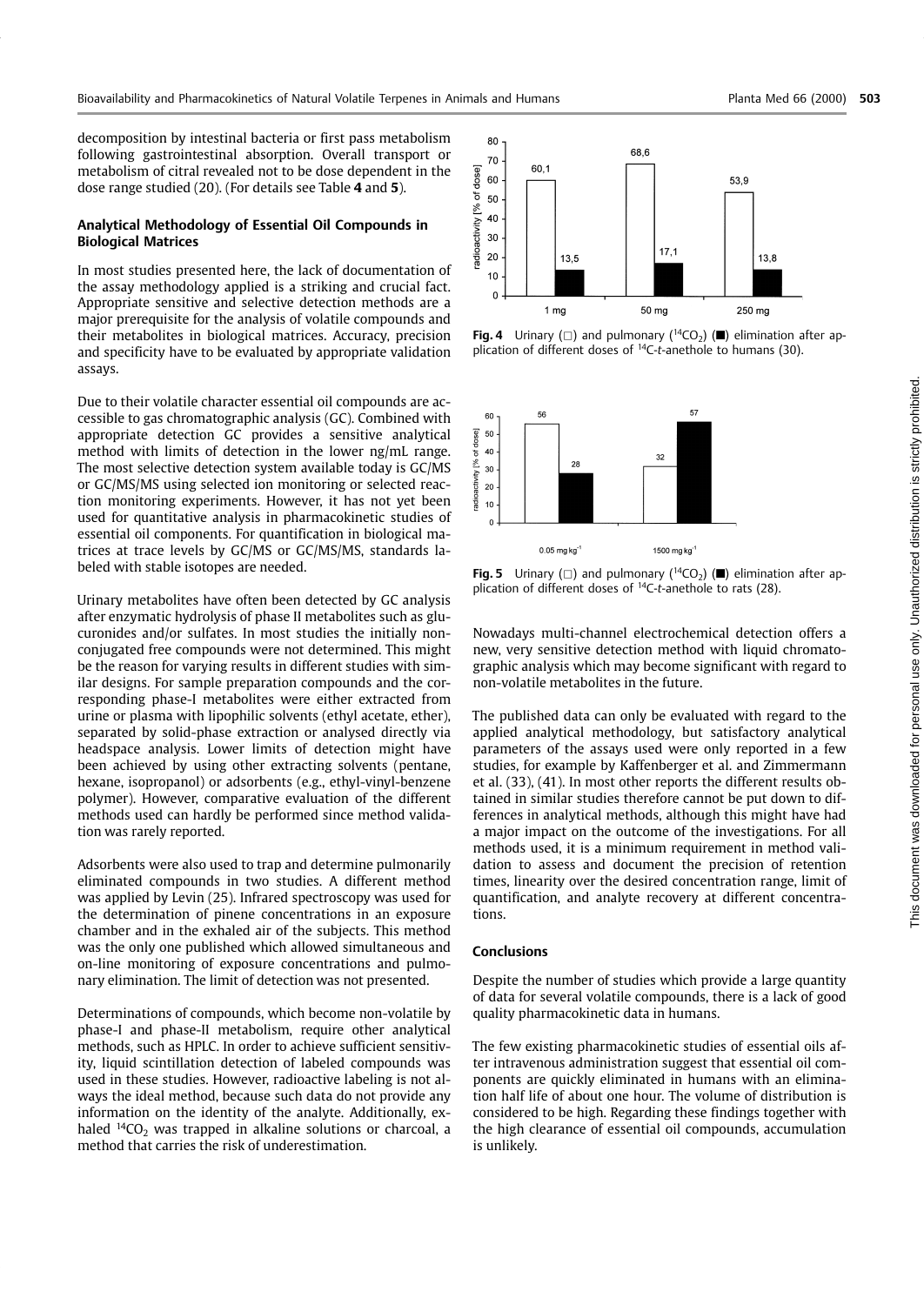Most studies suggest that essential oil compounds are quickly absorbed after oral, pulmonary, or dermal administration. Only a small fraction is eliminated unchanged by the lungs, whereas the major portion is metabolised and either eliminated by the kidneys in the form of phase-II conjugates – mainly glucuronides, or exhaled as CO<sub>2</sub>.

Studies on the pharmacokinetics and bioavailability of essential oils and their compounds require a highly sensitive and specific assay methodology. Differing or even contradictory results from various studies might be caused by differences in the applied analytical methods. This, however, could not be critically evaluated since analytical details were not published in most of the studies. As the assays used might not match the requirements for analytical validation, the results of the studies reviewed have to be considered cautiously.

The data available so far express a great demand for further pharmacokinetic studies in humans. Reliable pharmacokinetic data in humans would be an important key to the question whether a volatile compound or its metabolites may have a potential effect on certain diseases which is therapeutically relevant. Detailed information about absorption, metabolism, distribution and elimination may also be important in the context of safety evaluations of herbal medicinal products. Some basic and principle pharmacokinetic parameters of isolated compounds are reported but they are not linked or compared to respective data in complex mixed essential oils.

# **References**

- <sup>1</sup> Teuscher E. Biogene Arzneimittel. 5<sup>th</sup> ed. Stuttgart: Wissenschaftliche Verlagsgesellschaft mbH, 1997
- <sup>2</sup> Malo JL, Boulet LP, Dewitte JD, Cartier A, L'Archeveque J, Cote J, Bedard G, Boucher F, Champagne F, Tessier G. Quality of life of subjects with occupational asthma. Journal of Allergy and Clinical Immunology 1993; 91: 1121-7
- <sup>3</sup> Grimm G. Antiobstruktive Wirksamkeit von Cineol bei Atemwegserkrankungen. Therapiewoche 1987; 37: 4306 - 11
- <sup>4</sup> Dorow P. Welchen Einfluß hat Cineol auf die mukoziliäre Clearance? Chronisch-obstruktive Bronchitis. Therapiewoche 1989;  $39:2652-4$
- <sup>5</sup> Federspil P, Wulkow R, Zimmermann T. Wirkung von Myrtol standardisiert bei der Therapie der akuten Sinusitis - Ergebnisse einer doppelblinden, randomisierten Multicenterstudie gegen Placebo. Laryngo-Rhino-Otologie 1997; 76: 23-7
- <sup>6</sup> Ernst E. März RW. Sieder C. A controlled multi-centre study of herbal versus secretolytic drugs for acute bronchitis. Phytomedicine 1997: 4: 287-93
- Morgenstern E. Die antiphlogistische Wirkung von Bronchipret und seiner Komponenten im Rattenpfoten-Ödem-Modell. In: März R. Editor, Bronchitis, Neue Erkenntnisse zu Wirkungen und Wirksamkeit von Arzneipflanzen. Basel, Freiburg, Paris: Karger,  $1998:1-8$
- <sup>8</sup> Liu JH, Chen GH, Yeh HZ, Huang CK, Poon SK. Enteric-coated peppermint-oil capsules in the treatment of irritable bowel syndrome: a prospective, randomized trial. Journal of Gastroenterology 1997; 32: 765-8
- <sup>9</sup> Pittler MH, Ernst E. Peppermint oil for irritable bowel syndrome: a critical review and metaanalysis. American Journal of Gastroenterology 1998; 93: 1131-5
- <sup>10</sup> May B, Kuntz HD, Kieser M, Kohler S. Efficacy of a fixed peppermint oil/caraway oil combination in non-ulcer dyspepsia. Arzneimittelforschung 1996: 46: 1149-53
- <sup>11</sup> Göbel H, Fresenius J, Heinze A, Dworschak M, Soyka D. Effektivität von Oleum menthae piperitae und von Paracetamol in der Therapie des Kopfschmerzes vom Spannungstyp. Nervenarzt 1996; 67:  $672 - 81$
- <sup>12</sup> Loew D. Ätherische Öle in der Behandlung der Erkältungskrankheiten. In: Tyrrell DAJ, Editor. Erkältungskrankheiten. Ein Lehrbuch für die Praxis. Stuttgart, Jena, New York: Fischer, 1996: 100-
- <sup>13</sup> Göckeritz D, Weuffen W, Höppe H. Terpene und Terpenderivate vom Carvon- und Camphertyp - ihre antimikrobiellen und verminoxen Eigenschaften. Pharmazie 1974; 29: 339-43
- <sup>14</sup> Maruzella IC. Liguori L. The *in vitro* antifungal activity of essential oils. Journal of the American Pharmaceutical Association 1958;  $47.250 - 4$
- <sup>15</sup> Janssen AM, Chin NLJ, Schefer JJC, Baerheim Svendsen A. Screening for antimicrobial activity of some essential oils by the agar overlav technique. Pharmaceutisch Weekblad 1986: 8: 289-92
- <sup>16</sup> Pattnaik S, Subramanyam VR, Kole C. Antibacterial and antifungal activity of ten essential oils in vitro. Microbios 1996; 86: 237-46
- <sup>17</sup> Römmelt H, Zuber A, Dirnagl K, Drexel H. Zur Resorption von Terpenen aus Badezusätzen. Münchner Medizinische Wochenschrift 1974; 116: 537 - 40
- <sup>18</sup> Schäfer R, Schäfer W. Die perkutane Resorption verschiedener Terpene - Menthol, Campher, Limonen, Isobornylacetat, alpha-Pinen - aus Badezusätzen. Arzneimittelforschung 1982; 32: 56 - 8
- <sup>19</sup> Schuster O, Haag F, Priester H. Transdermale Absorption von Terpenen aus den etherischen Ölen der Pinimenthol-S-Salbe. Die Medizinische Welt 1986; 37: 100-2
- <sup>20</sup> Diliberto II. Usha G, Birnbaum LS. Disposition of citral in male Fischer rats. Drug Metabolism and Disposition 1988; 16: 721-7
- <sup>21</sup> Diliberto JJ, Srinivas P, Overstreet D, Usha G, Burka LT, Birnbaum LS. Metabolism of citral, an alpha, beta-unsaturated aldehyde, in male F344 rats. Drug Metabolism and Disposition 1990; 18: 866 -75
- <sup>22</sup> Bounds SV, Caldwell J. Pathways of metabolism of [1'-<sup>14</sup>C]-transanethole in the rat and mouse. Drug Metabolism and Disposition 1996; 24: 717-24
- <sup>23</sup> Römmelt H, Schnitzer W, Swoboda M, Senn E. Pharmakokinetik ätherischer Öle nach Inhalation mit einer terpenhaltigen Salbe. Zeitschrift für Phytotherapie 1988; 9: 14-6
- <sup>24</sup> Römmelt H. Drexel H. Dirnagl K. Wirkstoffaufnahme aus pflanzlichen Badezusätzen. Die Heilkunst 1978; 91: 249-54
- <sup>25</sup> Levin JO, Eriksson K, Falk A, Lof A. Renal elimination of verbenols in man following experimental alpha-pinene inhalation exposure. International Journal of Occupational and Environmental Health  $1992:63:571-3$
- <sup>26</sup> Austgulen L, Solheim E, Scheline R. Metabolism in rats of  $p$ -cymene derivatives: carvacrol and thymol. Pharmacology and Toxicology 1987; 61: 98 - 102
- <sup>27</sup> Takada M, Agata I, Sakamoto M, Yagi N, Hayashi N. On the metabolic detoxification of thymol in rabbit and man. Journal of Toxicological Sciences 1979; 4: 341-50
- <sup>28</sup> Sangster SA, Caldwell J, Smith RL. Metabolism of anethole. II. Influence of dose size on the route of metabolism of trans-anethole in the rat and mouse. Food and Chemical Toxicology 1984: 22:  $707 - 13$
- <sup>29</sup> Sangster SA, Caldwell J, Smith RL, Farmer PB. Metabolism of anethole. I. Pathways of metabolism in the rat and mouse. Food and Chemical Toxicology 1984; 22: 695-706
- <sup>30</sup> Sangster SA, Caldwell J, Hutt AJ, Anthony A, Smith RL. The metabolic disposition of [methoxy-<sup>14</sup>C]-labelled trans-anethole, estragole and p-propylanisole in human volunteers. Xenobiotica 1987;  $17: 1223 - 32$
- <sup>31</sup> Sutton D, Sangster S, Caldwell J. Dose-dependent variation in the disposition of eugenol in the rat. Biochemical Pharmacology 1985; 34: 465-6